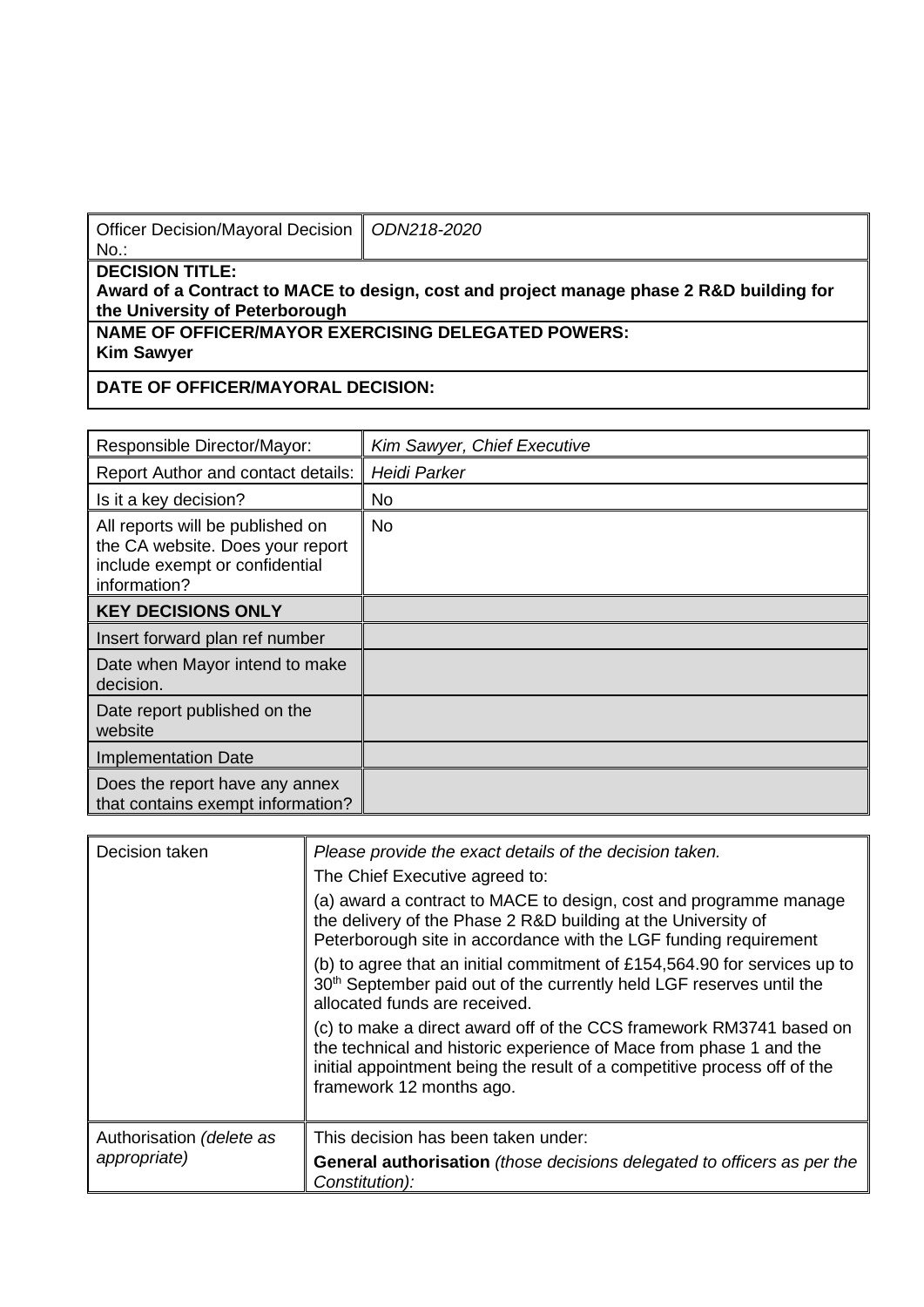|                                    | Combined Authority.<br>2. That decision being<br>a. to set a budget and<br>b. to award a contract                                                                                                                                                                                                                                                                                                                                                                                                                                                                                                                                                                                                                                                                                                                                                        | 1. Chapter 17, Para 4.13 To take decisions up to £500k, subject to<br>any decisions being reported to the next Board meeting of the                                                |  |
|------------------------------------|----------------------------------------------------------------------------------------------------------------------------------------------------------------------------------------------------------------------------------------------------------------------------------------------------------------------------------------------------------------------------------------------------------------------------------------------------------------------------------------------------------------------------------------------------------------------------------------------------------------------------------------------------------------------------------------------------------------------------------------------------------------------------------------------------------------------------------------------------------|------------------------------------------------------------------------------------------------------------------------------------------------------------------------------------|--|
| <b>Background Information</b>      | As part of the Mayoral priorities the CPCA is working to deliver a new<br>University of Peterborough. The project has already appointed a HEP<br>and a contractor to deliver phase 1 and is now progressing with the<br>delivery of phase 2. The CPCA has, on behalf of the project, secured<br>LGF funding of £14.6m to deliver the project through the get Britain<br>Building funding from central government. In addition, it has agreed the<br>allocation of additional land from PCC (£1.9m slip road improvements<br>and £935k of land) and identified private investment (approx. £2.4m) to<br>support the application requirements.<br>This LGF funding includes a condition that the building must be<br>complete by January 2020 which requires the design and planning<br>requirements to commence immediately to facilitate the procurement |                                                                                                                                                                                    |  |
|                                    | for a contractor and commercial operator to commence as soon as the<br>RIBA stage 2 designs are available.                                                                                                                                                                                                                                                                                                                                                                                                                                                                                                                                                                                                                                                                                                                                               |                                                                                                                                                                                    |  |
|                                    | September and that written instruction (following additional internal<br>approvals) will be required before any additional requirements can<br>commence                                                                                                                                                                                                                                                                                                                                                                                                                                                                                                                                                                                                                                                                                                  | The contract has been drafted to facilitate the whole delivery of phase 2<br>but with instruction that the execution only approves services up to 30 <sup>th</sup>                 |  |
| Alternative options<br>considered. | The options considered were an OJEU or mini competition, both of<br>which would have been prohibitive of the completion deadline being<br>achieved.                                                                                                                                                                                                                                                                                                                                                                                                                                                                                                                                                                                                                                                                                                      |                                                                                                                                                                                    |  |
| <b>Financial Implications</b>      | Please include the total costs and how the project will be funded.<br>Please include budget codes for your directorate<br>The Contract includes an initial instruction of £154,564.90 with a total<br>maximum value of £855,000 over the full life of the project, completing<br>in February 2022                                                                                                                                                                                                                                                                                                                                                                                                                                                                                                                                                        |                                                                                                                                                                                    |  |
|                                    |                                                                                                                                                                                                                                                                                                                                                                                                                                                                                                                                                                                                                                                                                                                                                                                                                                                          |                                                                                                                                                                                    |  |
|                                    | The overall project is being funded using LGF and private investment,<br>however the initial element needs to be funded from the LGF reserves<br>until the agreed funds are paid to CPCA in October)                                                                                                                                                                                                                                                                                                                                                                                                                                                                                                                                                                                                                                                     |                                                                                                                                                                                    |  |
| Consultation                       | consultation<br>List<br>any<br>relevant<br>undertaken<br>in relation to the<br>decision.<br>For example portfolio holders,<br>other Chief Officers.<br><b>Chief Executive</b>                                                                                                                                                                                                                                                                                                                                                                                                                                                                                                                                                                                                                                                                            | Name and Date approved (or<br>indicate if not applicable) - retain<br>emails to<br>show that<br>these<br>officers have noted/commented<br>on your report<br>Kim Sawyer, 03/09/2020 |  |